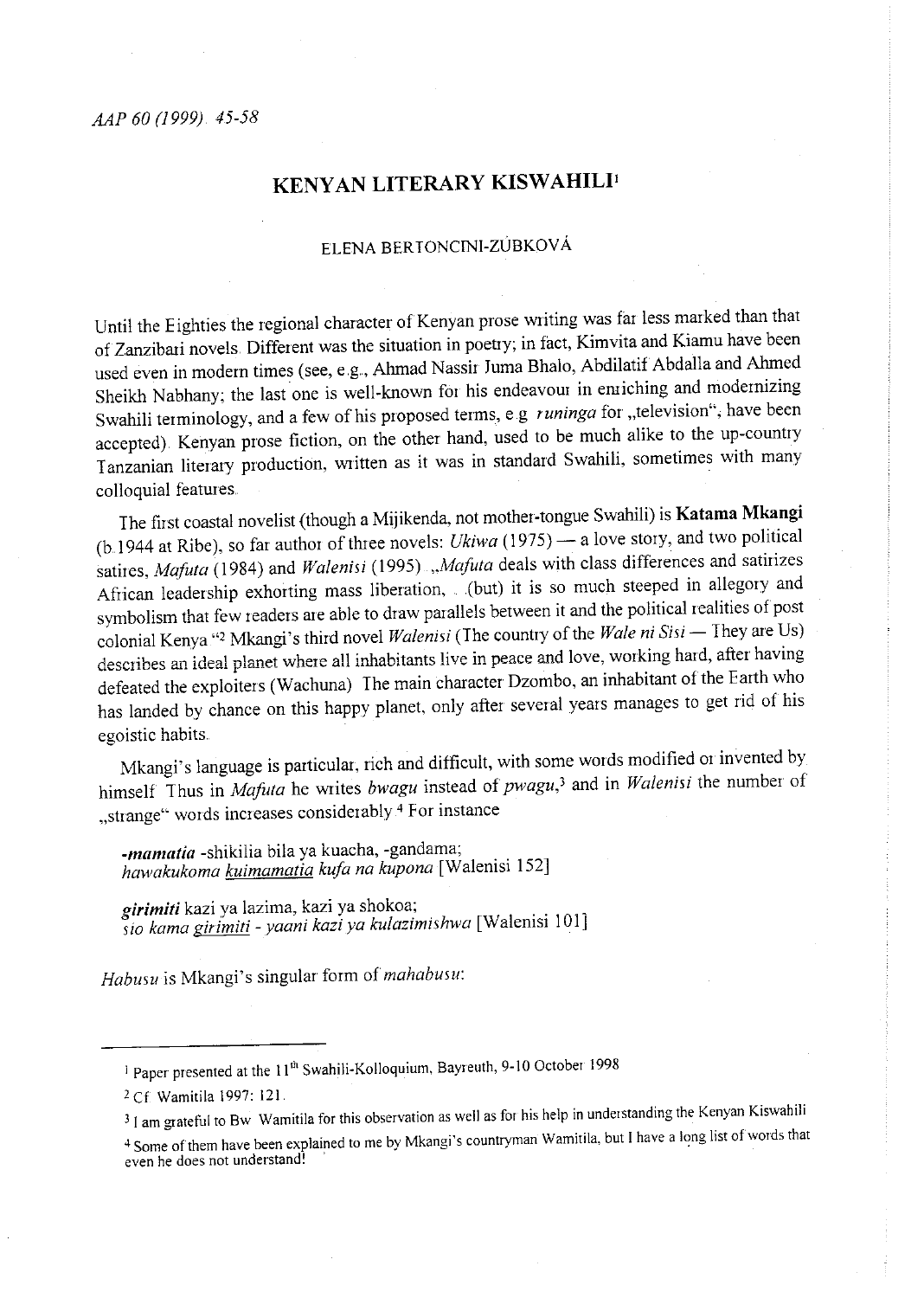# 46 ELENA BERIONCINI-ZÚBKOVÁ

# *Haki hizi kwa hivyo, zinampa habusu nafasi ya kujirekebisha* [Walenisi 4]

According to Wamitila, Mkangi himself admits that he has an insufficient knowledge of Kiswahili for a writer. In fact, in *Mafuta* there are some strange (or ungrammatical) forms like

*chumba alichojikutamo* ,the 10om in which they met" [Mafuta 14] , *Nimnunulieni chai?"* , *Tutashukuru* ' [Mafuta 55]

where -M- should be the object infix of the 2<sup>nd</sup> person pl. (instead of -WA-). He employs also some unusual causative verbs, like *-rukisha, -chokesha,* and even *-upyisha* ,renew"

*ni mbinu zisizoisha za kuupyisha ubinadamu we tu* [Walenisi 127]

Anyway, there is a striking difference between *Ukiwa* on one side and the other two novels on the other side, the former presenting powerful imagery and rich but less "difficult" language.

A noteworthy Kenyan novelist of the Eighties is Yusuf King'ala, an up-country writer (born in Machakos in 1951), author of the Bildungsroman *Anasa* (1984) which illustrates the importance of a good education on the story of a pretty widow, her beautiful daughter and her neglected grandson who becomes a robber and a killer.

Another Kenyan title of the Eighties is *Miaka 52 ;ela* (1989) by **Michael Karanja Ngugi,** <sup>a</sup> Kikuyu born in 1919. His book is seemingly the autobiography of an incorrigible thief who passed almost all his life in prison Being illiterate, Ngugi does not explain how he did produce his work It is a pure narration enriched by proverbs and sayings illustrating the author's point, namely that *uhalifu haulipi* ("crime does not pay") For instance

*Ama kwa hakika, tamaa ilimwua fisi* (p.8) *Wahenga wamesema, cha haramu hakidumu* (p.l7)

In 1995-6 five Kenyan novels appeared<sup>5</sup>, thus confirming that if Tanzanian literature is at present at a standstill, it is not the case with Kenya According to Wamitila, several other titles are awaiting publication <sup>6</sup>

Besides Mkangi's third novel *Walenisi,* the most interesting of the five titles is *Nyongo mkalia ini* (1995) by C.M. Rocha Chimerah, a Giriama (i.e. Mijikenda). His novel is situated in 1975 and treats the critical situation in Kenya, even if the author had to put it in an invented countiy Rocha criticizes an illicit trade in ivory and in drugs, illustrated on the story of the narrator Juma Mumanyi and his friends, however the episodic plot has only minor importance. A large part of the book consists in discussions of the friends about such important topics as corruption,

 $5$  They were discussed by Wamitila at the previous Swahili Kolloquium, cf. Wamitila 1997

<sup>&</sup>lt;sup>6</sup>. Mkangi has a number of manuscripts that are likely to come out soon Habwe has a forthcoming work *Maisha kitendawi!l* (Jomo Kenyatta Foundation): Wamitila's *Nguvu ya Sa/a* will be published soon by Longhorn Another work likely to come out soon is Mwenda Mbatia's sociological *Upotevu* " (Wamitila 1997: 118, note 2)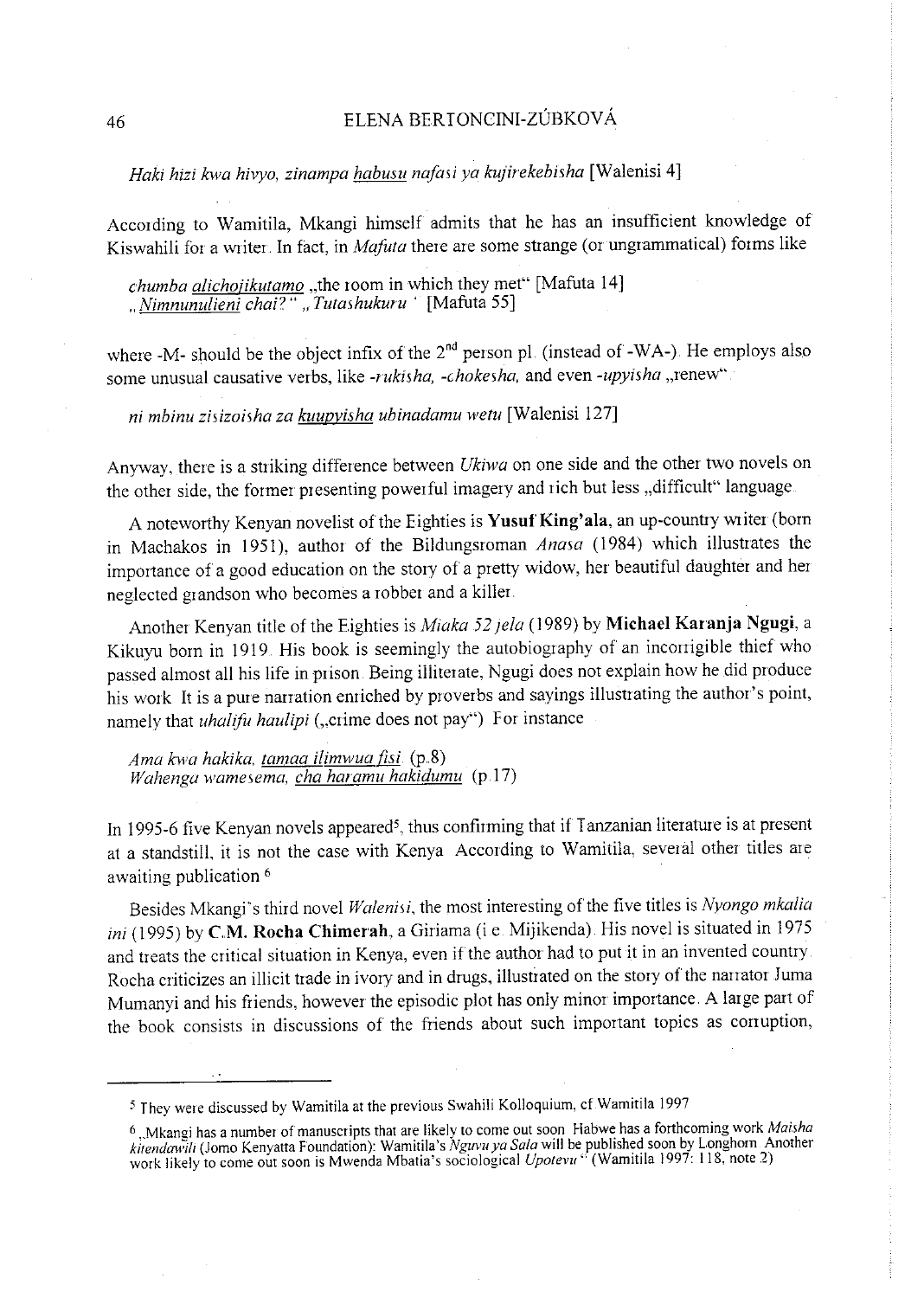oppression, tribalism etc. which often result in lectures or sermons, so the text becomes heavy and confused. The story takes place in the town Gongwa (Gongwa or Kongowea is the name used in Muyaka's poetry for Mombasa) and the reader can identify a number of historical events mentioned in the novel, from the Mau Mau freedom struggle *(Majimaji)* to university riots (Wamitila 1997:121)

The strong point of Rocha's work is an impressive imagery and a creative language, very rich and idiomatic His vocabulary is rather varied, it goes fiom modern coastal terms and words taken from Muyaka's poetry to urban slang.

**John Habwe's** novel *Maumbile si huja* (1995) is situated in Mombasa and narrates the story of an unfaithful wife, Amina, and her lover Saidi, a former servant of her husband Juma While Juma dies poor and lonely, the couple lives happily and comfortably; the infidelity is not punished except the fact that their last child is born blind And only then Saidi starts feeling remorse for what he did to his employer Juma

Habwe's novel is noteworthy for a relatively high number of similes which are not stereotyped, but have various forms and some of them are quite original

Ali Hassan Njama is also a Mijikenda (Digo), born probably at the end of the Sixties. His novelette *Haki haizami* ( 1995) features an evil teacher Baya who seduces, abandons and at last kills a girl - his student Mwanaidi This (apparently) criminal story lacks (as often happens) a powerful narrative force; "an outright poetic justice is absent and one may be left thinking that the right *(haki)* hinted in the title as not getting lost actually does" (Wamitila 1997:118). Njama's language reflects the Mombasa usage, but it is less interesting than the other discussed works.

The last novel of this group is *Siku njema* by **Ken Walibora**, published in 1996. The story, ,.with some autobiographical infusions" (Wamitila 1997: 120) is situated in I anga, Mombasa, and in up-country Kenya, and narrates the adventures of a righteous orphan in search of his father. . This *Ich-Erzälung* novel reeks a lot of the moralistic tendencies and inclinations of Shaaban Robert, the writer's idol." (Wamitila 1997:118)

This work, clearly targeting a school audience, is presented in a very rich and highly idiomatic Kiswahili. Walibora's language seems to be a mixture of regional varieties: he uses such typically Kenyan words and expressions as *skuli* and *shule (') ya upili* along with *shule ya sekondari,*  typically Tanzanian-bara *hela* together with idioms and sayings used by Zanzibari writers, such as *sako* bra *bako. hamnazo* or *hazimtoshi* His vocabulary needs a glossary of 12 pages at the end of the novel.

Morphologically, too, Walibora blends Kenyan and Tanzanian features, e g. the Kimvita present tense YUA- and the Tanzanian perfective tense KA-, or the typically Zanzibari usage of the imperfective -KI-:

*Nikimjua tu ahlan wa sahalan* (hivi hivi tu), *simkumbuki vyema* [Walibora 20]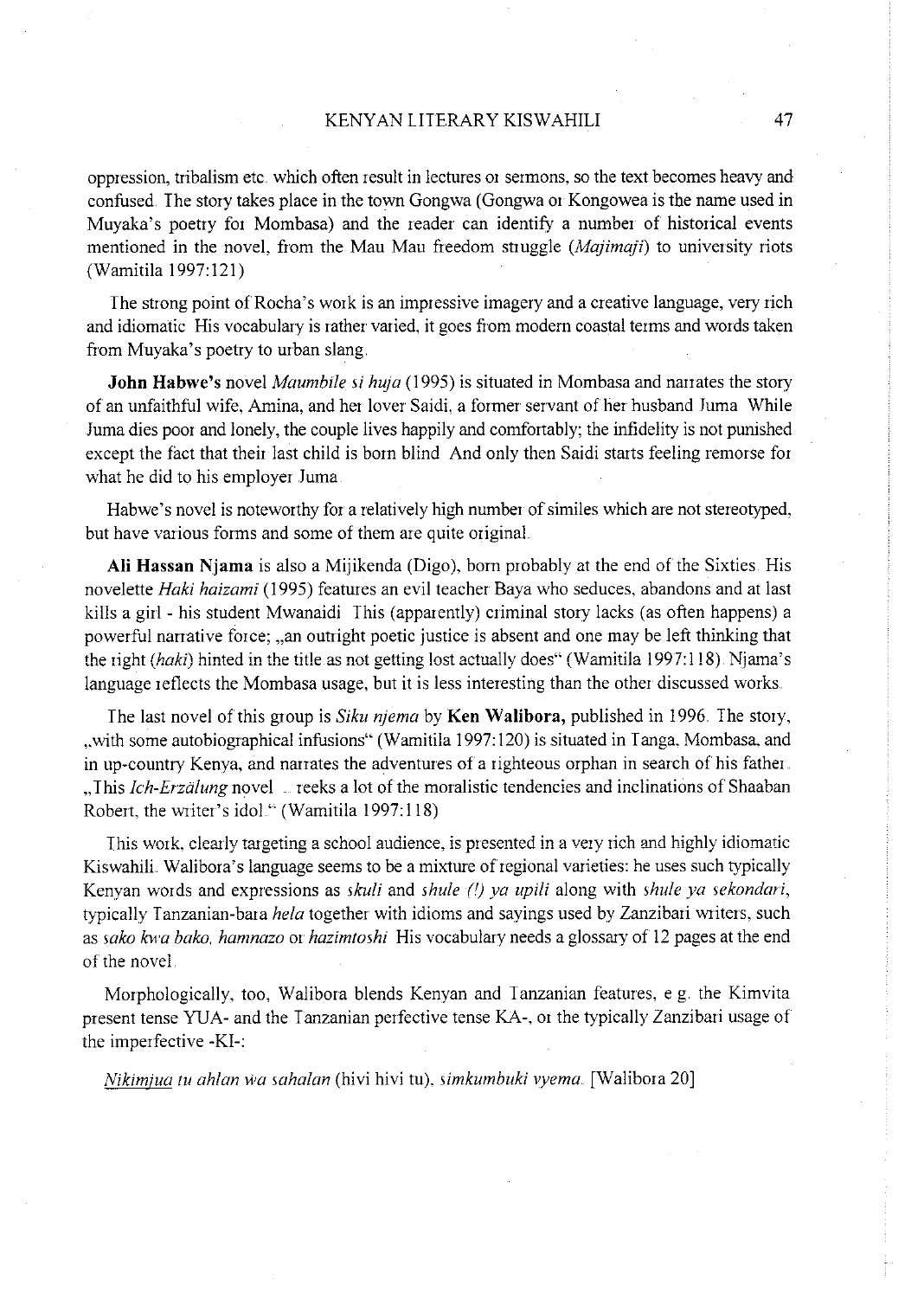#### 48 ELENA BERIONCINI-ZUBKOVÁ

#### **Style**

A striking feature of this new Kenyan prose in general, which approaches it to Zanzibari Wiitings, is its expressive, colourful and idiomatic language In fact, the style in most of these books is more attractive than the matter

Consider the following picturesque expression:

*Binamu zangu walikuwa wakikaa tu raha mustarehe wameandika nne kwa miguu yao, au wanabukua vitabu* [Walibora 23]

"Writing the number four with one's legs" illustrates very well the sitting position.

Some expressions remind me of Said A Mohamed and his countrymen, like *pumzi zamwenda mbili mbili, macho yakasharabu wekundu, machozi njia mbili mbili* Consider also the following examples:

*M;ayuawatazama tu, hatii neno wala mkono.* [Rocha 41-2] *Pana ajabu gani? Kwani bahari mimi nimeitia chumvi?* [Walibora 57] *Nimekuwa mumun}'g\_* (a kind of gourd), *ninaharibikia ukubwani* [Walibora 31]

Other expressions are more colloquial:

*Nilitamani kumpa m01a ya ohingo hadi chini* ' [Rocha 118] (kumpiga ngumi moja ya *shin* **go hadi aanguke chini)**  *Polisi hawaitwi 'wakaja ghafla bin vuu* [Rocha 95] *Ungedhani waliohitadi kuponda raha maana karaha ya1a* [Walibora 35] *Niliona hohehahe sina sinani nikiulizwa siungami*. [Walibora 65] *Alikuwa kama mtu baki kabisa tusiyehmiana kwa damu wala kwa maha* [Walibora 18]

Characteristic for Mkangi's style are free repetitions as well as syntactic and lexical parallelisms:

*Kwamba uzinga ndio uliokuwa ukimtawala mwake maishani, kulimchekesha sana 'A;abu ni kwamba, nilizaliwa ujingani. Nimekulia uiingani. Ninaishi u/ingani Na/a, nanywa, nafa u1ingani Yaonekana ujinga ni wepesi, ni raha, ni starehe na hausumbui Ujinga si matatizo bali ni starehe ya kujiona ni mimi tu na mimi tu basi,* ' *Ti akawa akijiwazia*  [Mafuta 51-2]

Rocha, too, exploits the rhetoric figure of repetition with its effect of intensification:

*Wakati* 1w *kazi uhpoktvisha nilitoka haraka haraka Esta akatoka haraka haraka Bwana Khalifa akatoka haraka haraka, sate tukakimbilia mlangoni, karibu kugongana Esta akakimbia na Bwana Khalifa akakimbia na mimi nikakimbia* [Rocha 97]

A powerful stylistic device is enumeration - listening of two or more terms or phrases in the same syntactic position:

*Walijipa sifa za kimiungu na kuanzisha taffi(a, nderemo* (Mv joy, happiness), *tamaduni, mila na deoturi zilizokuwa na /engo moja tu* [Walenisi 146]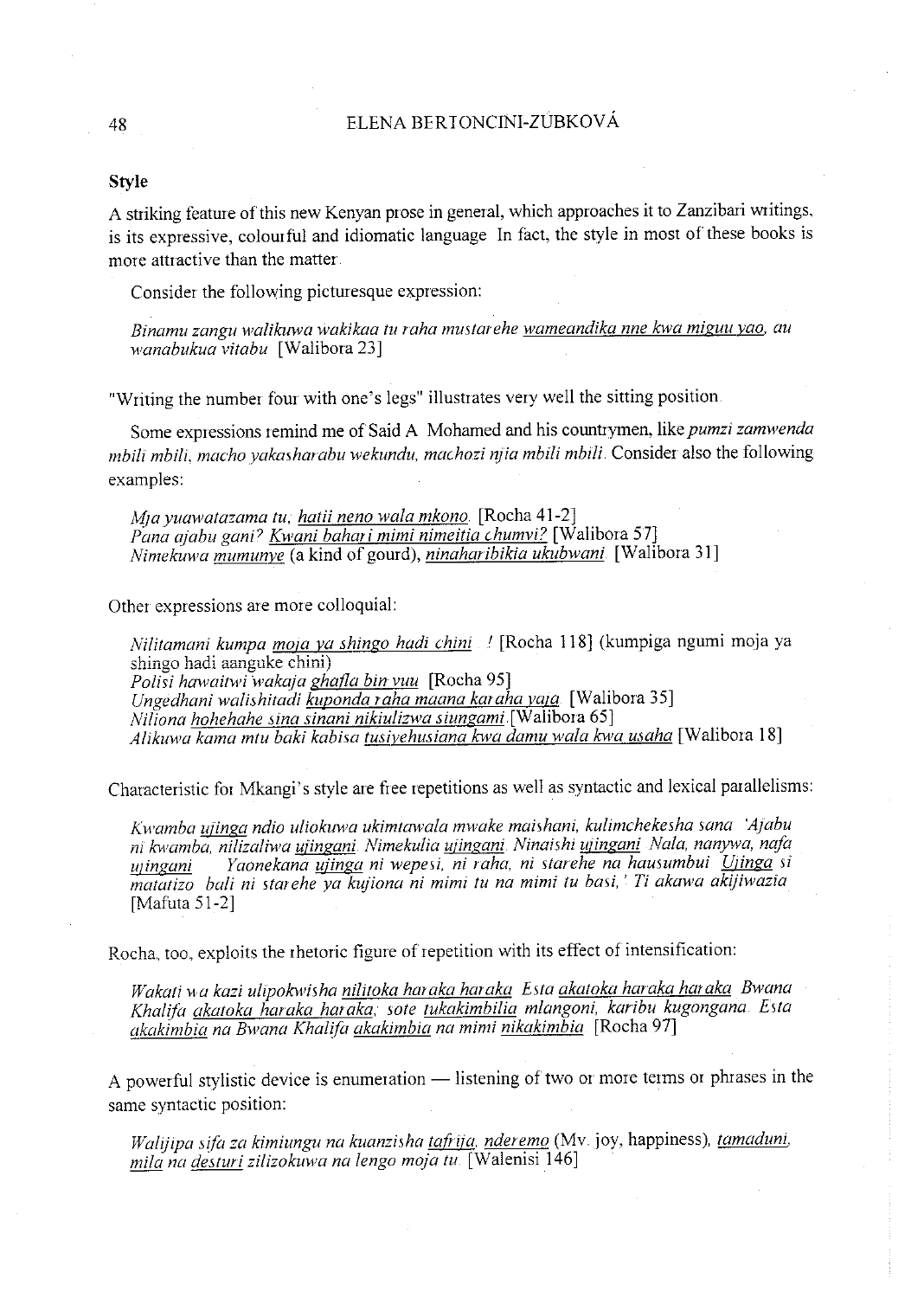#### KENYAN LITERARY KISWAHILI

*Mlango huo-huo mmoja ndio ki/a kitu kiliingia na kutoka.* Si *watu si mi(ugo* Si *mbu si moshi* Si *kuku si mainzi* Si *uvundo si mar as hi.* Si *watoto si watu wazima ...* [Mafuta 27] *Habiba aliuliza kwa sauti iliyojaa woga, masikitiko na uchovu* [King'ala 31] Badala yake alimwangalia kwa macho makali yaliyojaa bezo, beuo na sodawi. [King'ala  $31$ ]

The next example contains both the plain enumeration and the antithetic lexical parallelism:

*Wachuna walikuwa na mavazi* -- *nguo, viatu. shanga. vipuli, mikoba. manukato na kadhalika, ya kila namna na kwa kila hali Ya kazi na va stare he, ya ku/a/a na ya kuamkia, ya kutembelea na ya gumzo, ya sa(ar* <sup>i</sup>*na ya nyumbani, ya usiku na ya mchana; ya baridi na ya joto; ya (uraha na ya kuomboleza, ya kuoge/ea na ya kuzikiwa, ya kuchezea na yg kukimbi/ia, ya kupikia na ya kulia; ya kutatitlia mimba na ya kubebea mimba* [Walenisi 154]

An antithesis brings together two units with opposed meaning:

*Tofali kubwa na zito lilikuwa ni li/e lililomfanya mlinga kuonekana mwerevu na mwerevu*  kuonekana mjinga, *mwehu kuonekana timamu, muuaji kuonekana mlinda usalama, msema ukwe/i kuwa mwenda wazimu, na bwara kutoka hva wasaliti* [Walenisi 11] *Namna ya kutembea Vipi kutembea kikazi na vi pi kutembea kike Wapi kuviringisha na wapi kunepeza Wapi kulegeza na wapi kukaza Wapi kutikisa nd wapi kuzuia* [Mafuta 29]

In the previous sentences we have also seen another kind of repetition, i.e. syntactic parallelism - the repeating, in two or more sequences, of the same morphosyntactic pattern accompanied by rhythmical and phonic repetitions Consider some more examples:

[Tohara] ilikuwa harusi yao ambayo waliifikia kwa <u>kisu kukata ngozi</u>, <u>damu kumwangika</u>, (I) *meno kusangika* (!) *na machozi kuyakawha* [Mafuta 28] *Akajibeua* (kujipuuza) *na kuiibekua* (kujipuuza) *na kulishaua* (kujiringa) *na kurikunakuna kinyani* (kama nyani) *kabla hajafzkiria kutuhudumia* [Rocha 31]

Expressiveness of the style may be heightened by **ideophones:** 

*Alipoutia mlango komeo na kuhakikisha ameufunga ndindindi. a/itoa ki/e kibahasha*  [King'ala 51] *Wa/i/menda mar shi mars hi (haraka haraka)* 11 *akamji1mania* [Walibora 22]

After having discussed schemes, we now turn to the other category of rhetorical figures, namely tropes. The most frequent ones are similes and metaphors.

**Similes** are usually taken from Afiican nature and traditional life

*Daudi alianza kudungadunga chakula kama mtu aliye kwa wakwe zake* [King'ala 27] *Wa/ikuwa ni kama kupe na mkia wa ng'ombe* (inseparable) [King'ala 54] Alikuwa ameanza kupiga unyende kama mbuzi anayeng'olewa mwiba uliokwama kwenye *kaakaa* [King'ala 101]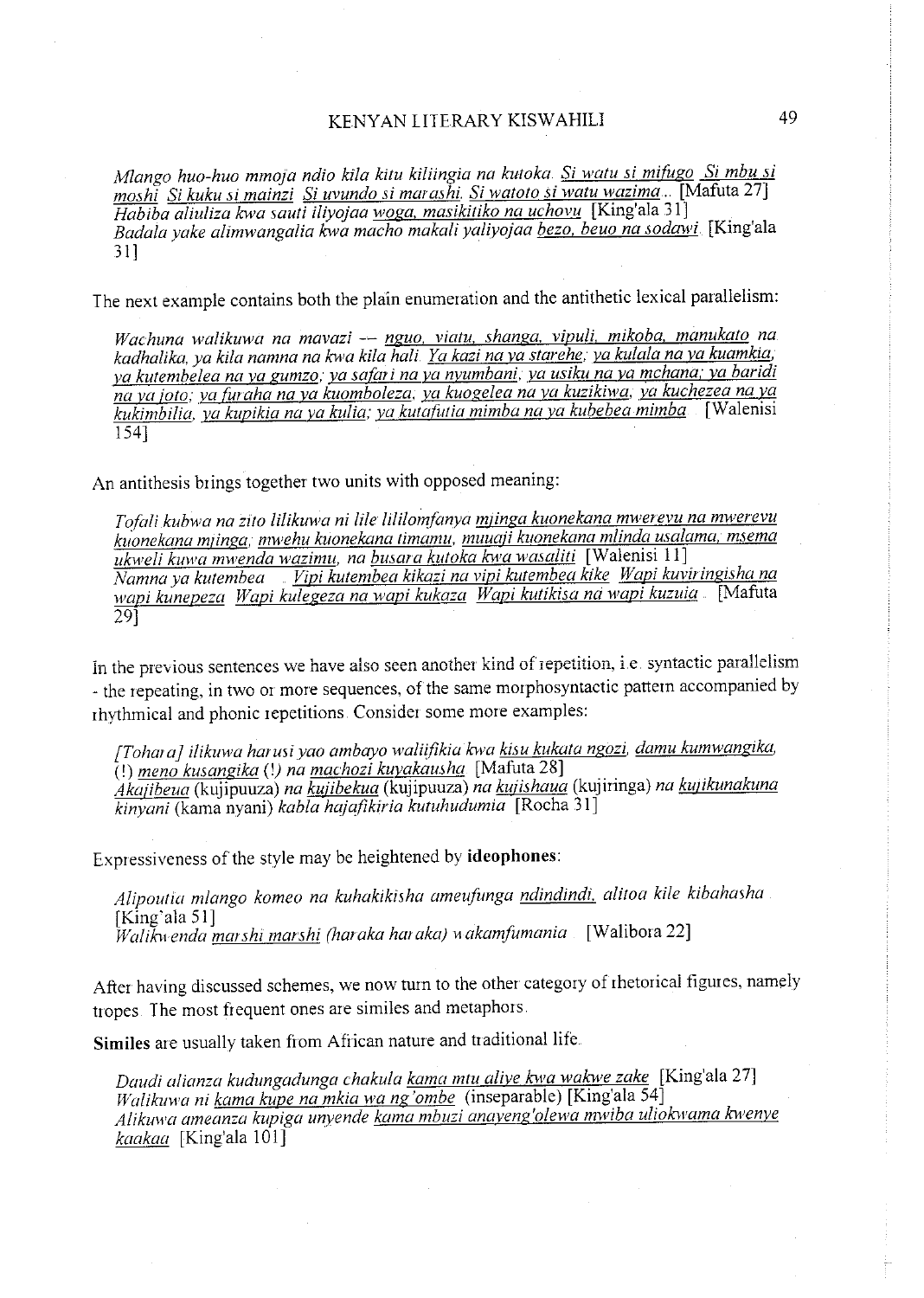# 50 ELENA BERT ONCINI-ZÚBKOVÁ

*[Nilikuwa na wazo lakini maneno yalinikimbia* J *Ni kama mtu atakaye kupika ugali akakosa sutin ia* [Walibora 38]

The following simile is taken fiom a Luo legend:

*Alikuwa ameshihva na hamu iliyomshika Tekayo alipoanza kula maini ya wajukuu wake*  [King'ala **41]** 

The same author (King' ala) draws his parallels also from Westem culture:

*Tabasamu ilimtoka na kuonyesha macho yaliyomeremeta kama ya mpiga fi/imbi wa Hamelin* [King'ala 29]

Other modem similes are, e g

*Daudi a/ikuwa keshalainika kama siagi.* [King'ala 3] *me no meupe pepepe kama theluji* [Walibora 16] *Mkaza-mjomba alinitumbulia tu macho kama sinema* [Walibora 26]

Besides conventional similes *(kama),* Kenyan novelists (especially Mkangi) use other constructions which express 01 imply similitude *(utadhani mithili ya* etc.):

*kiwiliwili chake kilionekana tuli mithili ya maji mtungini* [Walenisi 109] *Umati huu ulikuwa <u>sawa na wa ule wa ng'ombe wanaosubiri kuchinjwa</u> [Walenisi 2] Sa sa akawa macho wazi zaidi ya bundil* [Walenisi 20]

Metaphor is omnipresent in literary writings. Consider just a few examples:

*Mama Mumbe, ;apo alifahamu Kiswahili barabara, neno* , *wiyathi"* ('uhuru' in Kikuyu) *lilikuwa limeienga na kutamakani mdomoni mwake* [Rocha 61] *Yeye pia vichwa vya ndovu* (beer) *avisukuma kama nini sijui* [Rocha 9]

Here the allusion is to the caps of the beer Ndovu, i e he drinks a lot of beer.

"To push elephans' heads" is an idiomatic expression In fact, most idioms and proverbs arise fiom metaphors

**Idiomatic expressions** me - if you allow me this metaphor - like spices, without them the language would be tasteless. And the Kenyan novelists know how to use them, how to add taste to their writing

Idiom is a morphosyntactic phenomenon The lower structural boundary of idiomacity is considered the compound lexeme *(hazimtoshi, hamnazo, chambilecho),* while the upper structural limit is constituted by the sentence, e.g. *Ubwabwa wa shingo haujamtoka*.

*Nilifumba macho na ku;itia hamnazo* [Walibora 58] *Maskini hazimtoshi, sijui kapagav. a na pepo gani* [Walibora 65] *Aliingilia ukahaba akiwa mdogo hata ubwabwa haujamtoka shingoni* [Walibota 57]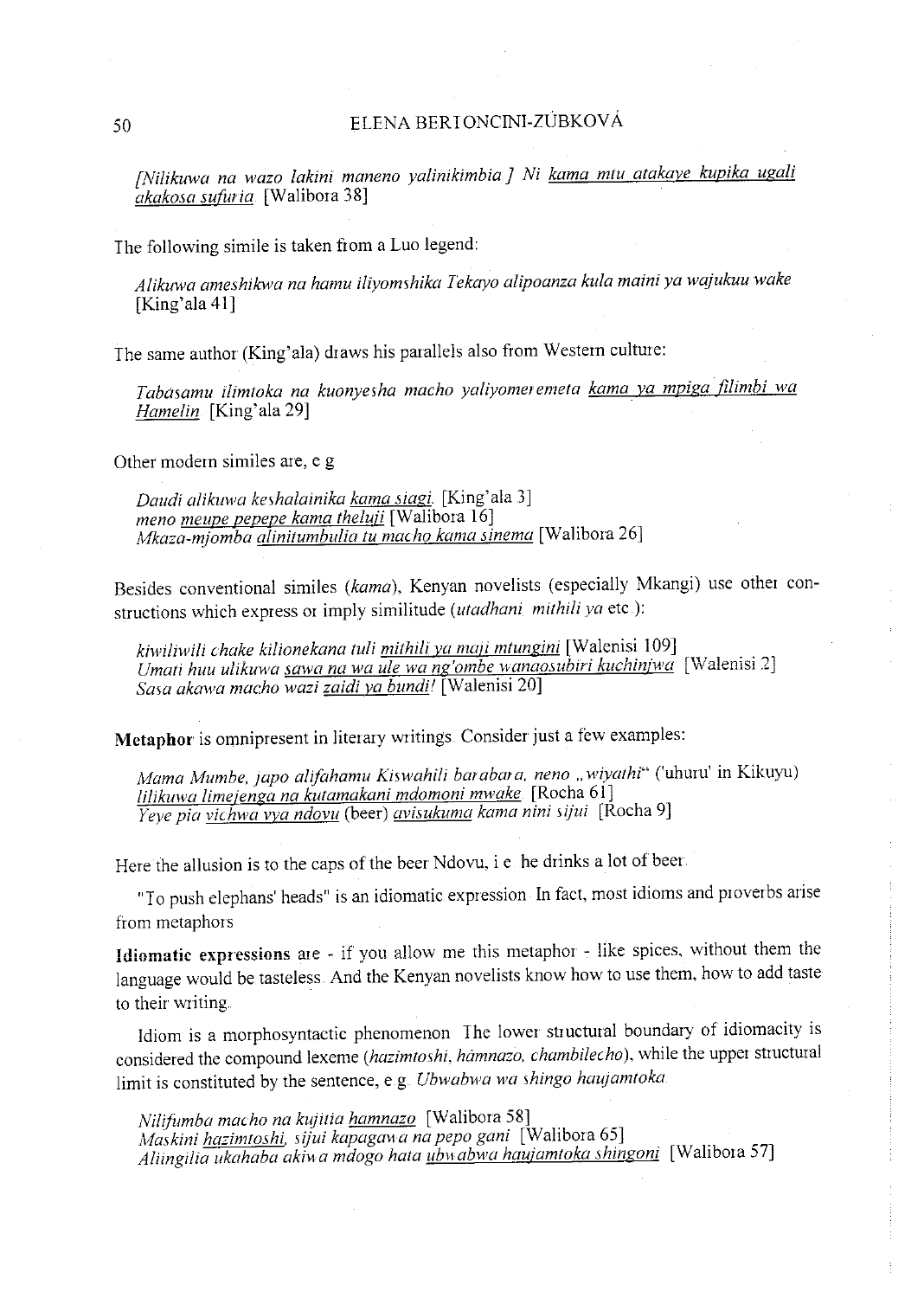#### *llikuwa ndio kwanza mkoko ualike maua;* [Walibora 7]

Semantic idioms force the reader to decode them in a metaphorical way; these expressions are seldom transparent, as in

*Tulikuwa marafiki wa ku(a kuzikana haswa* "[Walibora 83] *Amekuwa mtu wa kiguu na njia* [Rocha 2] *Nilichukua baiskeli nikamwaga vumbi* (kukimbia sana) [Rocha 92] *Wanaenda kwao na midomo mire(u* (maneno mengi) *kueneza uvumi usio na mwanzo wala mwisho* [Rocha 80]

Usually they manifest a high degree of opacity, although they may not exhibit any structural peculiarity

*Watu nao hushukuru kuwa hakwenda magharibi* (kul&la nje na mwanamke si wake) [Rocha 2]

*Kazi ya kuingiza maiti ile ndani ya jeneza ilikuwa kukata jongoo kwa meno hasa* [Walibora] 81]

*Umepania kabisa kutupa jongoo na mti wake sio?*<sup>8</sup> [Walibora 79] *Eti Said amegeuka kitatange- anamla tajiri yake kivuli <sup>9</sup>*[Habwe 64]

Some idioms are widespread, used all over Swahili speaking territory, like *kuwa na mkono wa birika* or *kumpaka mtu kwa mgongo wa chupa* Others are regional, yet others are part of colloquial speech or slang, like the following:

*Alikuwa anautema Umombo* (to speak English) *kama ambaye kazaliwa huko kwenyewe*  [Walibora 56]

Idioms may exhibit parallelism, repetition and intemalrhyme, like *(kupata) hija (k)wa haja* (to get two things at the same time), *dhahiri shahiri* (clearly, evidently), *sako kwa bako* (side by side) or *si hayati si mamati* (neither healthy nor sick: miserable) And besides,

*Mtoto aliyetunukiwa uzuri wa sura na sira.* [Rocha 16] (sira - life of the Prophet) *Nikaingilr ana woga usio;ulikana asili >Ja/a (asili* [Rocha 92]

Idiom is a syntactic unit which manifests lexical integrity Nothing can be added or changed in the idioms like *kufa na kupona* (matter of life and death), *si hayati si mamati, pua na mdomo*  (close, nearby), or *si wa maji si wa chakula* (very sick).

<sup>7</sup>The translation of Sacleux (p.562) is as follows: .,C'est (aujourd'hui) le premier jour que le paletuvier **commence a fleurir (que la passion s'est declaree. que la chose a commence)"** 

<sup>8.</sup> To cut/bite a millipede with one's teeth<sup>\*</sup> means to deal with an unpleasant situation, while, to throw away a **millipede with its stick·· means to change one's life** 

<sup>&</sup>lt;sup>9</sup> Kitatange (a sea porcupine) ni aina ya samaki ambaye huwaongoza wengine hadi demani (chombo cha kuvulia samaki) kisha akakwepa yeye Hutumiwa kwa mtu wa aina hiyo. (A person who stirs up strife among others). *Kumla m tu khuli* **ni kumfanyia mtu mabaya aondokapo au asipokuwako (Wamitila)**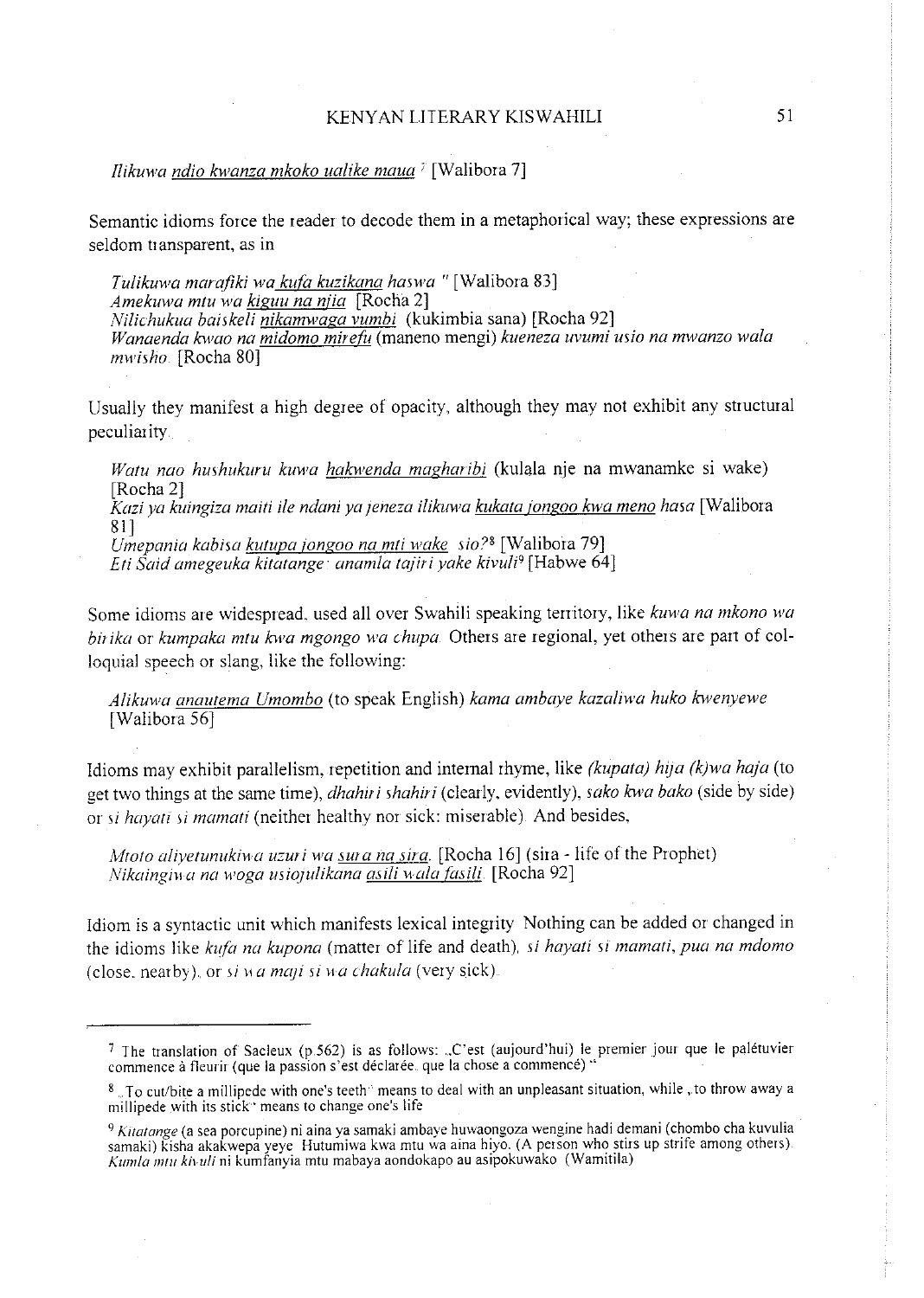#### 52 ELENA BER I ONCINI-ZUBKOVÁ

*Maweni* (a village) *ni hapa hapa pua na mdomo.* [Rocha 3] *Niliomtizama pale kitandani, yu taabani si wa maji si wa chakula, ni/iangema.* ( -kata tamaa) [Walibora 12]

However, the lexical integrity of idioms is not always inviolate Several idioms, especially those including a verb, can undergo a certain amount of transformations. Thus parts of idioms can be deleted or substituted, and an adjective or an adverb can be inserted into the structure of the idiom. It must be stressed that when an element of the idiom is changed, its original signification remains unchanged. Consider these three variations of the same idiom "to do not mind":

*Walikaa kiholela, hawaiali hawabali* [Walibora 52] *Mama mkichaa alikwenda zake, hajali wala habali* [Walibora 73] *[Maapizo] yameambulia patupu hakuvaja/i wala kuyaba/i* [Rocha 14]

or the following two variations of the idiom "it is not at all your (his) concern":

*Ni/iona hapana hafaya kubvambia maanake hayakuhusu ndewe wala sikio.* [Habwe 60] *mtu mdaku aliyejishengesha katika mambo yasiyomhusu ndewe wala sikio* [Walibora 22]

From the football terminology is taken the idiom *kupiga/kupa chenga* (dribbling > avoiding)

*Alimpa chenga huku mbavu zake zikiuma kwa mcheko* [Habwe] *Nilimtulizia macho kitambo kizima, moyo ukinipiga chenga Mara wataka nimsemeze, mar a traghair i* **[Rocha** *1]* 

Like idioms. **proverbs** may be opaque and transparent Opaque proverbs have two meanings one literal and the other figurative The proverbs chosen fiom the Kenyan texts are mostly opaque, but with varying degree of opacity.

Consider the following ones:

Alistahili sifa kwa upishi wake bora. Mgalla muue na haki umpe. [Walibora 35] *Alijua wazi kuwa mtegemea nundu haachi kunona* <sup>10</sup>[King'ala 30] *Kumbuka huu ndio mwanzo, na mwanzo wa ngoma ni lele* (tralala) <sup>11</sup>[King'ala30) *Lakini .. radhi za mtoto zi matakoni mwa nina* " *Habiba aliendelea kufikiria bintiye kila siku ichayo* 12 [King'ala 75] *Bait walisema* H *avyele Mwenye kuushir iki moyo, a.sow udi mtima. hu(a mali pondo-ima na kuondoka na kilema'* 13 [Rocha 42]

<sup>&</sup>lt;sup>10</sup> A person who relies on the hump of a cow will not fail to grow fat. = If a person associates himself with the right people he cannot fail profiting from his relationship  $(5$ cheven 255)

<sup>!</sup> I **·Big things have small beginnings (Scheven 598)** 

<sup>&</sup>lt;sup>12</sup> This proverb, in his more common form *Pendo za mwana zi matakoni mwa nina* (Scheven 1558), is translated by Sacleux ,l'amour pour l'enfant est sur (n'a autre siege que) les genoux de sa mere" (p.684), and is interpreted by Taylor as . Father's love for a child disappears when the mother dies".

<sup>13 &</sup>lt;sup>13</sup> He that gives full play to his desires and does not retrain his heart, will die by drowning in shallow water, and decease with disgrace." (Scheven 810) Cf also Sacleux p 612.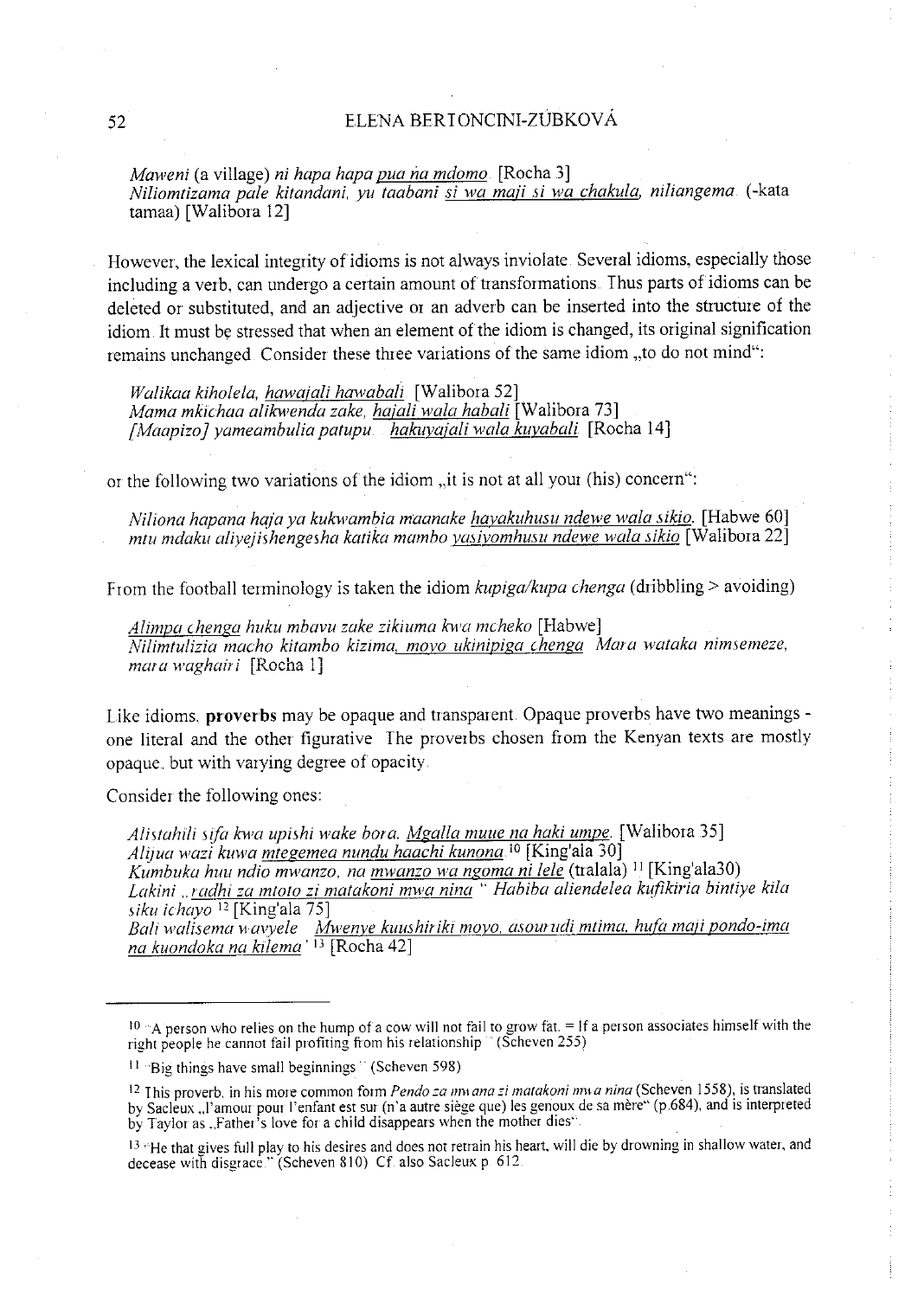The most common way of introducing a proverb is to quote it entirely by the narrator or a character, often preceded by an introductory phrase such as *Waswahili wasema, wahenga wasema* The proverb may be marked by quotation marks, italics or introduced by a colon, which emphasize its separation from the flow of the narration.

*Hatimaye aliupiga moyo konde na !ayiambia* , *Ukitaka kula nguruwe, chagua aliyenona* " [King' ala 29]

On the other hand, when the proverb, or a part of it, is introduced into the discourse more smoothly, the aesthetic pleasure increases

*Walikaa kiholela hawa;ali hawabali, kana kwamba macho ya wapita i11ia yana pazia*  [Walibora 52]

A great appeal is conveyed by the instances in which the proverbs are paraphrased, alluded to or further developed

*Kuinamako ndiko kuinukako ati.* [Walibora 65]

is the reversal of the proverb ,Kuinukako ndiko kuinamako '" Where there is standing up, there will be bending down (Scheven n.373)

Of course, the appeal of a proverb does not depend only on the technique of incorporating it to the narrative text, but also on its literary function. The role of the proverb may be that of **advancing an argument in favour of one's reasoning** 

Lakini alikuwa mbali na sanda ya mbali haiziki [Walibora 18] (coined on "fimbo ya mbali haiui nyoka '')

## **Language**

Among the morphosyntactic peculiarities of Kenyan literary Kiswahili we may mention the fiequent occurrence of the marker SHA, alone or combined with ME, e.g *hakuwa ameshaona*  [Mafuta 53]., *alikuwa asha;ua* [Mafuta 53], *hukumu ishatolewa* [Rocha 115].

On the other hand, the so-called perfective marker KA- - *kaanza* [King' ala 19], *kapatwa*  [Walibora 20], *alikuwa kenda* [Njama 51] or *alikuwa kaenda* [Walibora 24]- is far less frequent than in Tanzania; however, some authors use it, especially Walibora (remember that Walibora's language is a mixture of Kenyan and Tanzanian features).

*Shati kaliacha nyuma* [Walibora 20]

The present tense marker -A- is preferred to -NA~, like in *kitanda cha(aa kulaliwa,* .. *. ukiwa wataka* (= ukitaka), *mwashangaa, wajifanyg hukumbuki, <u>aj</u>a sasa hivi.* 

Siku hizi wanichukia sana na hata hutaki kuniona. [King'ala 25]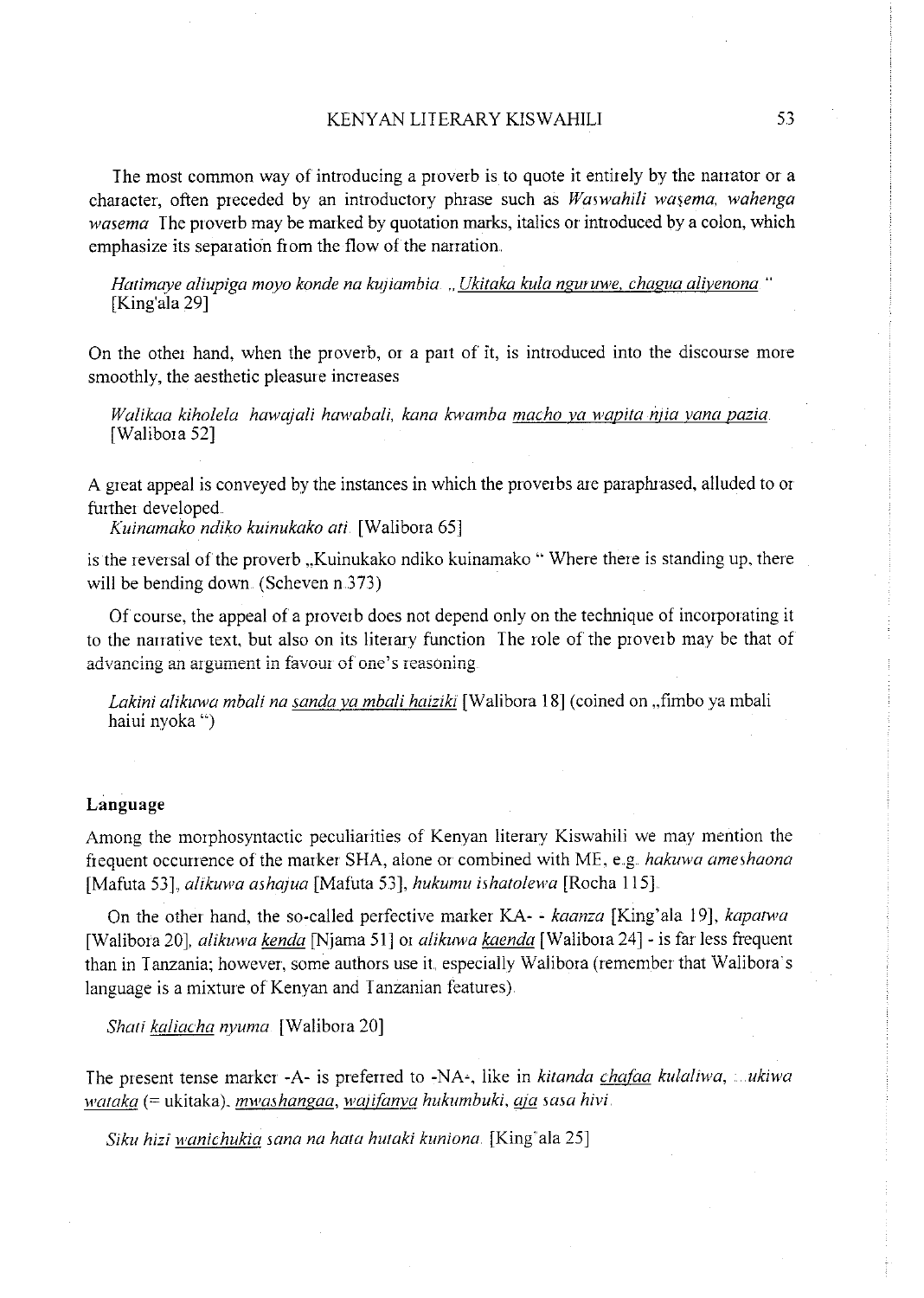#### 54 ELENA BERTONCINI-ZUBKOVÁ

The 3rd person sing form of the same prefix may be YUA- *(yuajisikia, yuakijua* [Rocha]

*Wao hapa wapoteza wakati, mtu yuenda Kadude gar* <sup>i</sup>*yuaipe/eka mwendo wa ndege*  [Rocha 69] *Muradi ni!ikuwa na furaha kubwa kama kipofu anayetahamaki yuaona* [Walibora 48]

Recurrent enough is the negative copula with its full conjugated forms, in Rocha often in the combination with the adverb *mbali: Kifo changu haki mbali* [Rocha 47], *mwisho wangu hau mbali* [Rocha 115], *kesho si mbali hai mbali* [Rocha I 07] And besides,

*Lakini sa sa nawe unakanusha hu Mungu hu Mwanawe na hu Rohoye* [Walenisi 74]

Less usual are Rocha's poetic copulas *msi, msinacho* (both "he who does not have") and *mlinacho*  $($ <sub>u</sub>he who has").

*Msi shukurani mwivi mkubwa weel* [Rocha 120] *Taabu wa msinacho nazielewa sana.* [Rocha 12] *Wachelea kumwidhi mlinacho, /akini nina hakika matumbo yaumia* [Rocha 11]

Another common feature are suffixed interrogatives, mostly -pi for *wapi (fedha ulizipatapi, hayo yote yamefanyikapi-* Rocha), but also -ni for *nini (dfanyani hapa?* [Mafuta 34])

Like in "Kiunguja", instead of relative morphemes of the different classes, only -O- may be **used., with the elision of the preceding vowel, e.g** *alosema* **instead of** *aliyesema* **Oi** *wasokznva*  instead of *wasiokuwa*:

<sup>H</sup>*ewe ndiye ulouvunza (mkataba)* [Rocha 121] *usiku ulokoleza weusi* [Habwe 34] *binadamu aso na kazi* [Walenisi 152]

The pluralizing suffix -NI is recurrent in the forms *soteni* and *nyotenz* 

*Asali ni yetu soteni*. [Rocha 6]

Mkangi introduces into his writings some peculiar dialectal features, like the passive verb followed by the preposition *ni* instead of *na.* to be found especially in *Mafuta:* 

*alikuwa akichunguzwa vika/i ni mwenye mali* [Mafuta 4] he was observed attentively by the proprietary

The demonstratives in -NO are used by Njama: *habari hino, jela hino, shule hino*.

The archaic suffix *-ngwa* , of another", used by Rocha, is explained by Sacleux as , crase pour -*a ngine* ...d'autrui ...

*Jipu lilipasuka msichanangwa* (msichana wa watu, maskini msichana) *akafa* (Rocha 104) *Mhurumieni mwanamkengwa* [Rocha 2]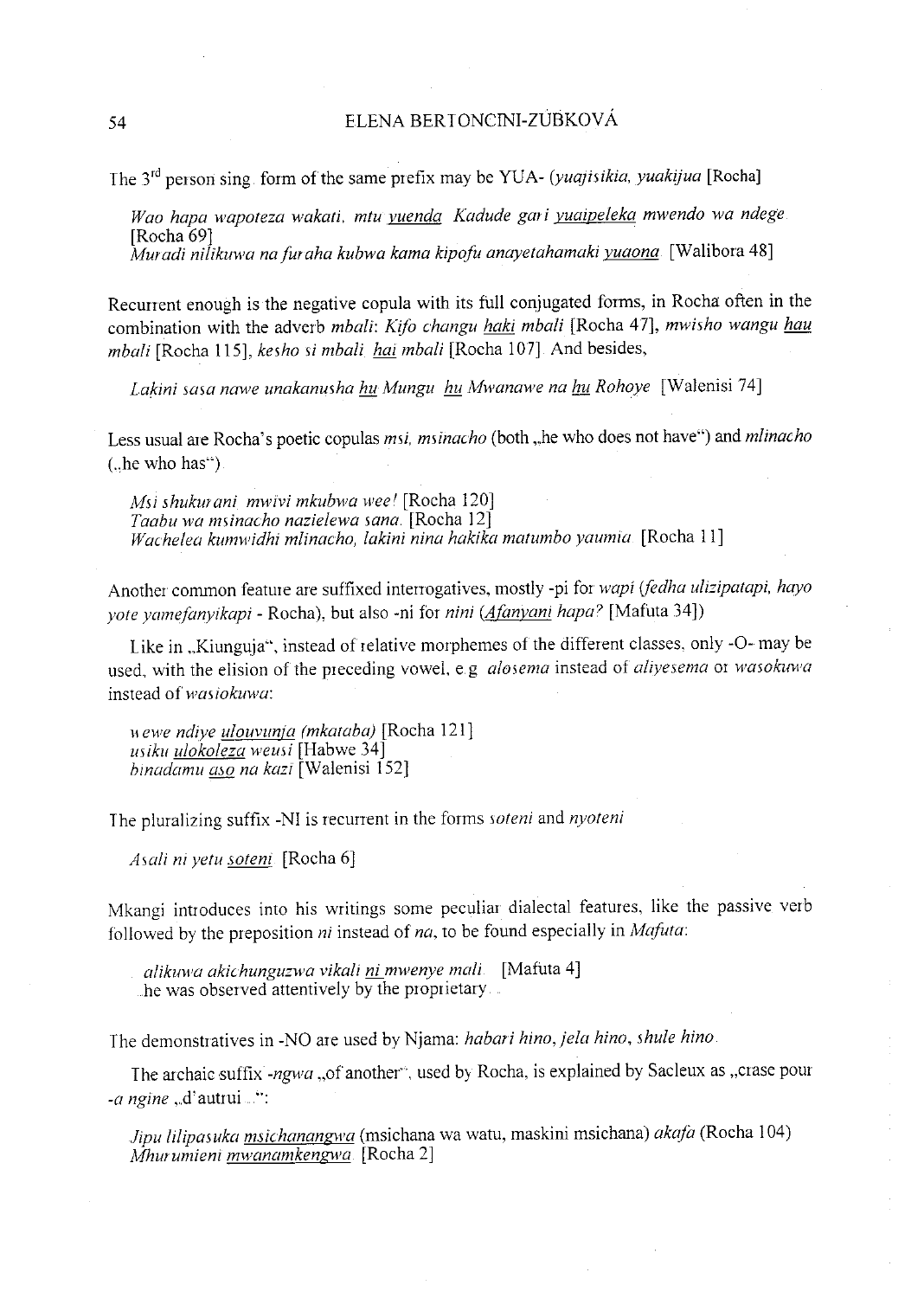Rocha uses a Kimvita passive *-pawa* instead of *-pewa.* 

*Hata hiyo kazi ya ofisi alipawa na Amu Zaid* [Rocha 111]

He also features occasionally the archaic perfect:

*Mimi usingizi ulikuwa univeme* (umenivamia) [Rochal4] *Sate tulimtazama Warega. Naye halele* (hakuwa amelala). [Rocha 28]

Most of Kenyan writers make use of augmentatives in JI- *(Jilango, jibaba. finyama)* with the <sup>p</sup>lural Mlll- *mijisaha* (from *usaha), mijidamu* or *mijibunduki,* as well as diminutives in Klll-IVIJI- *(kijilikizo, kijibiashare, vi;isafari, vi;iwraji1)* 

*Nikatekwa na ki!iusingizi cha urongo na kweli* [Rocha 113]

Occasionally Kenyan texts also feature non-standard spelling like *urongo. -mwaika, mme* or *bengi* Sometimes W is inserted between U and A as in *ataka kukuuwa* [Walibora 42] or *amenyakuwa* [Walibora 64] Kimvita pronunciation is reflected in *ndoo* = *njoo* [Walibora 58].. and *ndaa* = *n1aa* [Walibora 66]

These Kenyan texts are very rich and colourful in **vocabulary**. Thus the semantic variety of Rocha · s **verbs of speech** is remarkable. Besides the common verbs *-sema* or *-ambia* he uses, for instance. *-!akalamu -kuli, -toa kalima* or *-toa kauli, -tokwa na kalima* or *-tokwa na kauli..* but also *-funua kanwa,* and for the opposite, i e not speaking, *-ponyokwa na uneni* and *-angukwa na mdomo.* 

*Nilikuli kwa sauti ya ;uu* [Rocha I 00] *Kibibi alikuwa hatoi tena kauli saw* [Rocha 115] *A;abu ni kwamba sijafunua kamva hata siku moja kumwambia nakusudia kwenda ng ambo* . [Rocha 87] *A mu Zaidi alitokwa na kalima* [Rocha 49] *Omar i aliponvokwa na uneni* [Rocha 12] *Mzee aliangukwa na mdomo hakuufungua mpaka a/ipoingia kitandani* [Rocha 87]

Some novelists use archaic and poetic expressions (taken, maybe, fiom Muyaka' poems) like *kadamnasi [ya watu]* ...in front of [the people]" ... *kuti* ,.food", *-lola* (-ola) ,,see", *ozi* and *ninga* ..eye", *-tongoa* ... speak", ukwasi ,,wealth", or the adverb *ja* ,,like"; e.g. the latter, according to Sacleux, is , adverbe archaique, sans emploi dans le langage de la conversation.

*Amu haoni haya kuyafanya mambo haya kadamnasi <u>ya watu</u> hasa ikiwa ana chupa mbili tatu kichwani.* [Rocha 10] *alitamani ageuke ninga aufuate huko* [Habwe] *Nilikaribia mikononi mwake ja mwana mikononi mwa mamaye* [Rocha 106]

Instead ofthe standard locative noun *mahali* (or besides it) Rocha uses *pahali* for a near place and *kwahali* for a far place: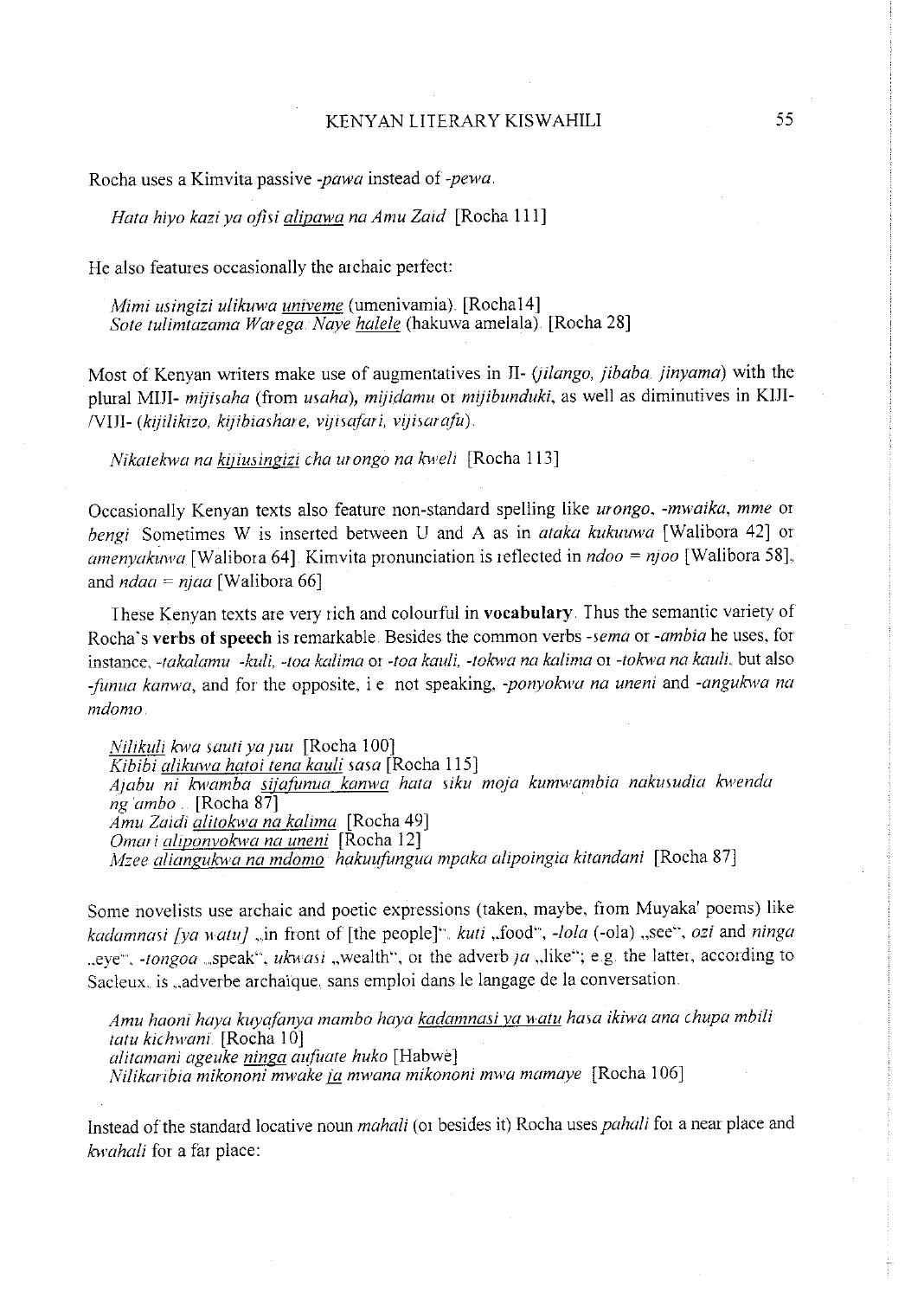### 56 ELENA BER IONCINI-ZUBKOVÁ

*Akawaomba wampe pahali akae.* [Rocha 20]

*Ametahadharishwa kuwa kwahali kwenyewe ni mbali mno* [Rocha 17] Kuna watu fulani wanaokusanya pesa huku Uziwani na kuzipeleka kwahali kwingine [Rocha 78]

A typically Kenyan word is *ndiposa* (ndipo sasa), used by almost all writers:

*Ndiposa yule mwanamke muuzaji alipopiga mbio kasi na kumfuata* [Walibma 72]

Other typically "Northern" words are, e.g. nina "mother", *-gura* -hama, *kinyangarika* "child" (instead of the ,Kamusi'"s definition: ,kitu cha kudharaulika au kisicho na faida; kitu kisicho maana au kisichofaa.") or *runinga* "television" (coined by the poet Ahmed Sheikh Nabhany).

*Haya ziliwatoka toka matumboni mwa nina zao.* [Rocha!O] *wametumwa na Amina wagurishe vitu* [Habwe] *Vinvangarika vilipasua vilio walipopigwa kumbo na watu wazima* [King'ala 63] *huwa ni picha tu kama kwenye runinga* [Habwe]

Loans from Kikuyu and other Kenyan languages (Mijikenda, Kamba, occasionally Maasai) are quite frequent. Obviously the authors suppose that everybody understands such words as *irio mbosho* or *githeri* (types of food), *wiyathi* ("uhuru") and so on

*Tukaanza kijibiashara chetu cha <i>mbosho na githeri'* [Rocha 19]

Only Ngugi explains less common Kikuyu terms in the text:

*Nikakuta m/ango wa kienye;i yaani riige ume/ala upande mmoja* [Ngugi 7]

and Mkangi uses a Mijikenda word, *dicho,* explaining it in a note: ,Neno hili asilia yake ni Kimijikenda Nalo ni muungano wa maneno mawili: *Dii* - maana yake kufanya kitu mfululizo siku nzima. na *cho* ama *che* - mfululizo usiku wote Kwa hivyo, *dicho* ni sawa na kusema, "kila siku au kila wakati" (p 34)

*Yaonekana kuta tuziiengazo dicho* ili *kuwazuia watu kama hawa kuja kutuharibia starehe*  zetu si imara ama ndefu vya kutosha vya wao kushindwa kuziparaga [Mafuta 34]

While English borrowings are not particularly abundant, Arabic loans are plentiful and sometimes they are formally less adapted. Just two interesting examples are:

*akflwati* the broken plural of ,sister'· *(ukht): Jambo Omari analolichukia zaidi ni kuharibiwa akhwati zake* [Rocha 25]

 $jufula Ar$  terror, fright > morgue; *Maiti ilikuwa haijaletwa kutoka katika lllfu/a hospitali ya mkoa* [Rocha 114]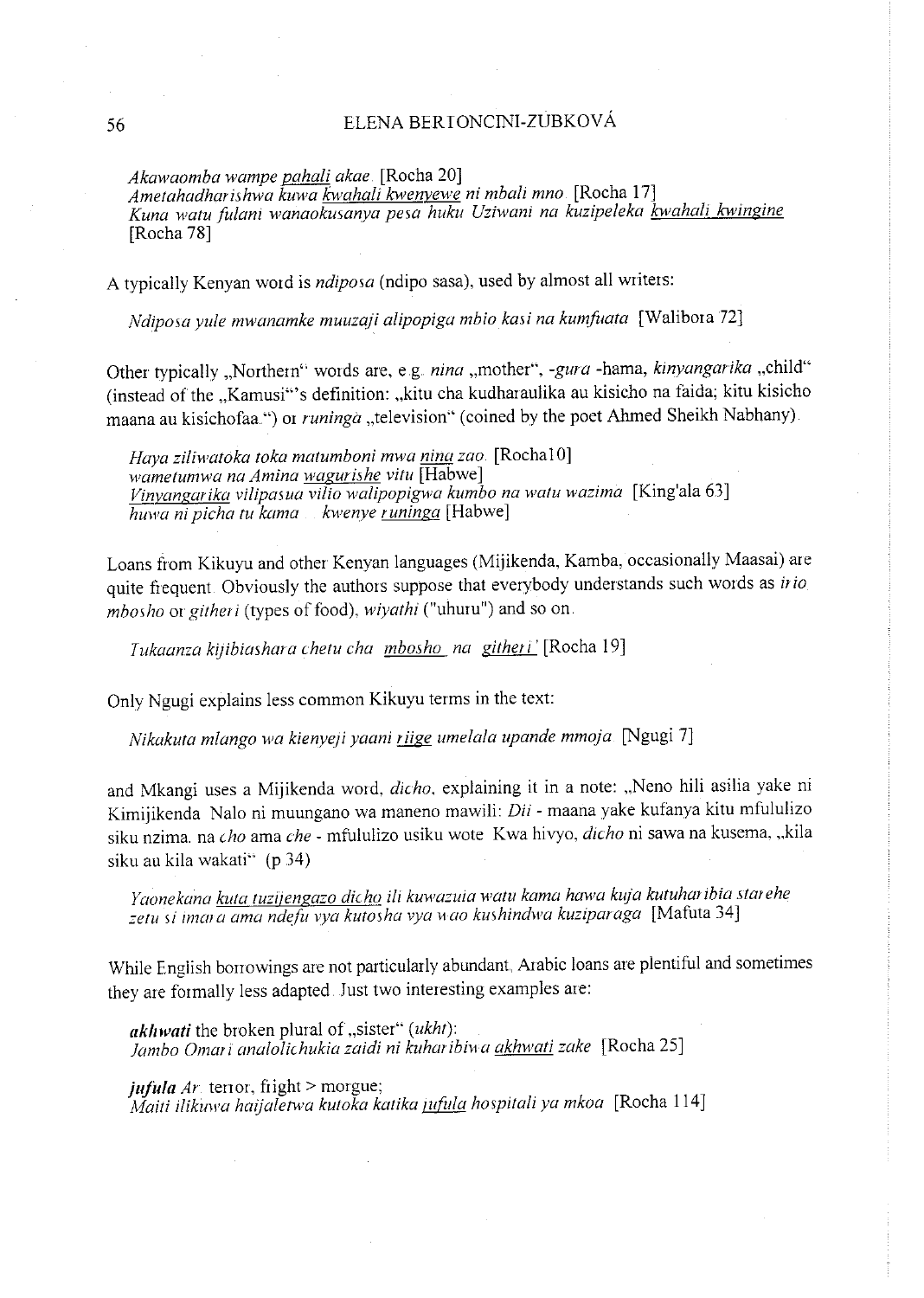Many words used by Kenyan authors are absent fiom the extant Swahili dictionaries, like *darmadari* "around", *-deku* observe", *marduru* "much", *mrahano* "discussion", *mtahi* "friend", *lekele* "without reason", *purufu namba* "poor, destitute people", *-tanzika* "have no option", *sini*  "not at all", *suitafahum* misunderstanding" or *horomo* "enough, stop". This last word comes from the children play "hide and seek".<sup>14</sup>

*Hapa horomo ikipigwa hawa, kina dada* H *atahitaji kupelekwa /ojingi* [Rocha 9-1 0] *Khalifa si mtu wa kupingapinga )ambo lekele* [Rocha 13] *Suitafahum baina ye tu ilikuwa yapungua sa sa* [Rocha I 08]

Some of these words are listed only in the new Russian dictionary like *mkakati* "tactics" or *msena*  "friend", others terms do occur in Kamusi, but as a different part of speech, e.g *mtondoti* (W mtu ambaye ana tabia ya kutaka maelezo mengi au apendaye kusema sana): in Kamusi only the abstract noun *utondoti* is explained as *maelezo marefu kupita kia.si* 

The Kenyan authors also make use of *lugha ya mitaani* or slang, e g the widespread *toto shoo* ,beautiful young woman", or some more specific local terms like *fit•aa* (bure au bila ya kazi), *fogo*  (tele, kwa wingi). *-foli* (fall in love), *-sare* (-toweka, -potea. au -acha), *-pangua* (-ondoka);

*Peponi ni raha tupu na ni kukaa tufiyaa* [Walenisi 83] *Pesa tunazo maji twapiga, wanawake <i>fogo nini zaidi?* [Rocha 10] Kumbe hapa yuaniambia hivyo ilhali yeye mwenyewe <u>amefoli</u> kwa Kibibi! [Rocha 86]

Ngugi in his autobiography *Miaka 52 ;ela* presents even **thieves' argot:** 

*Namudekea pai ana kam saidi hii hebu tupangue.* = Nimemwona askari akija upande huu Hebu twendeni . [Ngugi 24]

*Namudekea nongwe ana kam saidi hii na ana mnago fogo Nazidekea mimi* = Namwona mjinga anakuja upande huu na ana pesa nyingi Nimeziona mimi [Ngugi 24]

*Tulijichukulia ali* si *si ndio werevu, tuka;ilta* , *mapan;a" na wale wengine tukawaita manongwe* [Ngugi 33]

*Nilipodekea 'huku na huko niliona wale, manongwe wanakuja ( ) Karanja a/ituomba tumuachi*, *achai huyo nongwe yaani amuibie huyo mjinga aliyekuwa anakar ibia ( ) Karanja alipoangukia tu ile kibeti cha pesa yule fare/ alimkamata* [Ngugi 33]

#### **Conclusion**

I have presented only some features which are symptomatic for the style of Kenyan writers of the Nineties, but I hope to have proved that it exists indeed Kenyan literary language It is no more anonymous. but has acquired its own characteristics. Or perhaps we may speak of Kiswahili cha *pwani (na Visiwani)* as opposed to *Kiswahili cha Bara* 

<sup>1•</sup> Neno hili hutumiwa katika mchezo wa watoto wa *kibemasa* au *nmajificho* (hide and seek) Mtoto mmoja **hujificha kisha wenzake wakasema** *kibe'* **naye akajibu** *masa* **Mmojawao atakapo kupurnzika kwa muda au kuukatiza kwa muda husema** *horomo'* **Huu ndio msingi wa** *horomo* **na mwanzo wa nahau** *-piga hotomo-* **kuacha**  kwa muda. kutaka kupumzika kwa muda (Wamitila. a private letter)